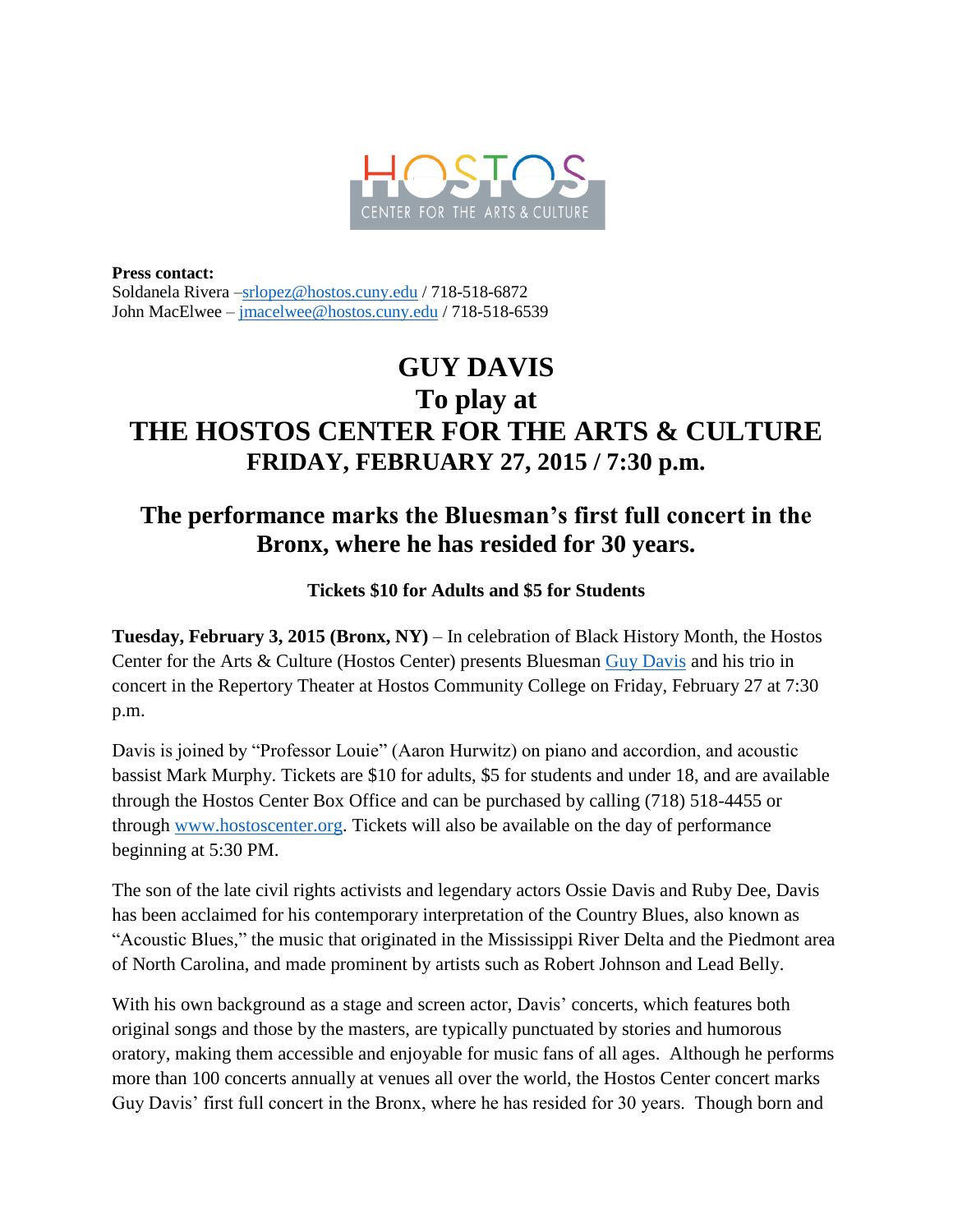raised in the city, Davis was frequently regaled with stories of Southern country life as a child, and over time became so enamored of the music of Blind Willie McTell, Skip James, Mississippi John Hurt, and others that he taught himself guitar. As a 13-year-old experiencing his first Buddy Guy concert, Davis' own fate as a bluesman was sealed, especially after he learned his distinctive fingerpicking style from a nine-fingered guitarist he met on a train traveling from Boston to New York some years later.

In 1978, Davis recorded his debut LP *Dreams About Life*, produced for the Folkways label with the assistance of the legendary Moses Asch. Around the same time he also began pursuing a career as an actor, landing a recurring role on the daytime soap *One Life to Live* and also appearing in the 1984 hip-hop film *Beat Street.* Long seeking to combine his shared love of music and acting, in 1991 Davis finally found a project that fulfilled all of his ambitions — *Mulebone,* the Broadway production of a Zora Neale Hurston and Langston Hughes collaboration which included a score by Taj Mahal. Two years later, Davis earned rave reviews for his work in the title role of the off-Broadway production *Robert Johnson: Trick the Devil*, for which he received a Blues Foundation's W.C. Handy "Keeping the Blues Alive" Award.

In 1994, Davis wrote and starred in the one-man show *In Bed with the Blues: The Adventures of Fishy Water*s, another blues-based off-Broadway drama which played to strong critical notice. A year later, he collaborated with his parents on *Two Hah Hahs and a Homeboy*, which combined original material with African-American folklore and history.

His most recent recording, entitled *Juba Dance,* which pairs him with the Italian harmonica virtuoso Fabrizio Poggi, was released in 2013. For Guy Davis's full tour schedule visit: [www.guydavis.com.](http://www.guydavis.com/)

| What:              | <b>Guy Davis Trio</b>                                                                                                         |
|--------------------|-------------------------------------------------------------------------------------------------------------------------------|
| <b>Featuring:</b>  | Guy Davis, guitar, banjo, harmonica, vocals; Professor Louie, accordion and piano;<br>Mark Murphy, Acoustic Bass.             |
| When:              | Friday, February 27 at 7:30 PM (Doors Open at 7:00 PM)                                                                        |
| Where:             | Repertory Theater, The Hostos Center for the Arts & Culture<br>Hostos Community College, 450 Grand Concourse, Bronx, NY 10451 |
| How much?          | \$10 (\$5 for students and Under 18)                                                                                          |
| <b>Box Office:</b> | 718-518-4455                                                                                                                  |
| Website:           | www.hostoscenter.org                                                                                                          |
| <b>Subway/Bus:</b> | IRT Trains 2, 4, 5 and Buses Bx1, Bx2, Bx19 to 149 <sup>th</sup> Street and Grand<br>Concourse                                |